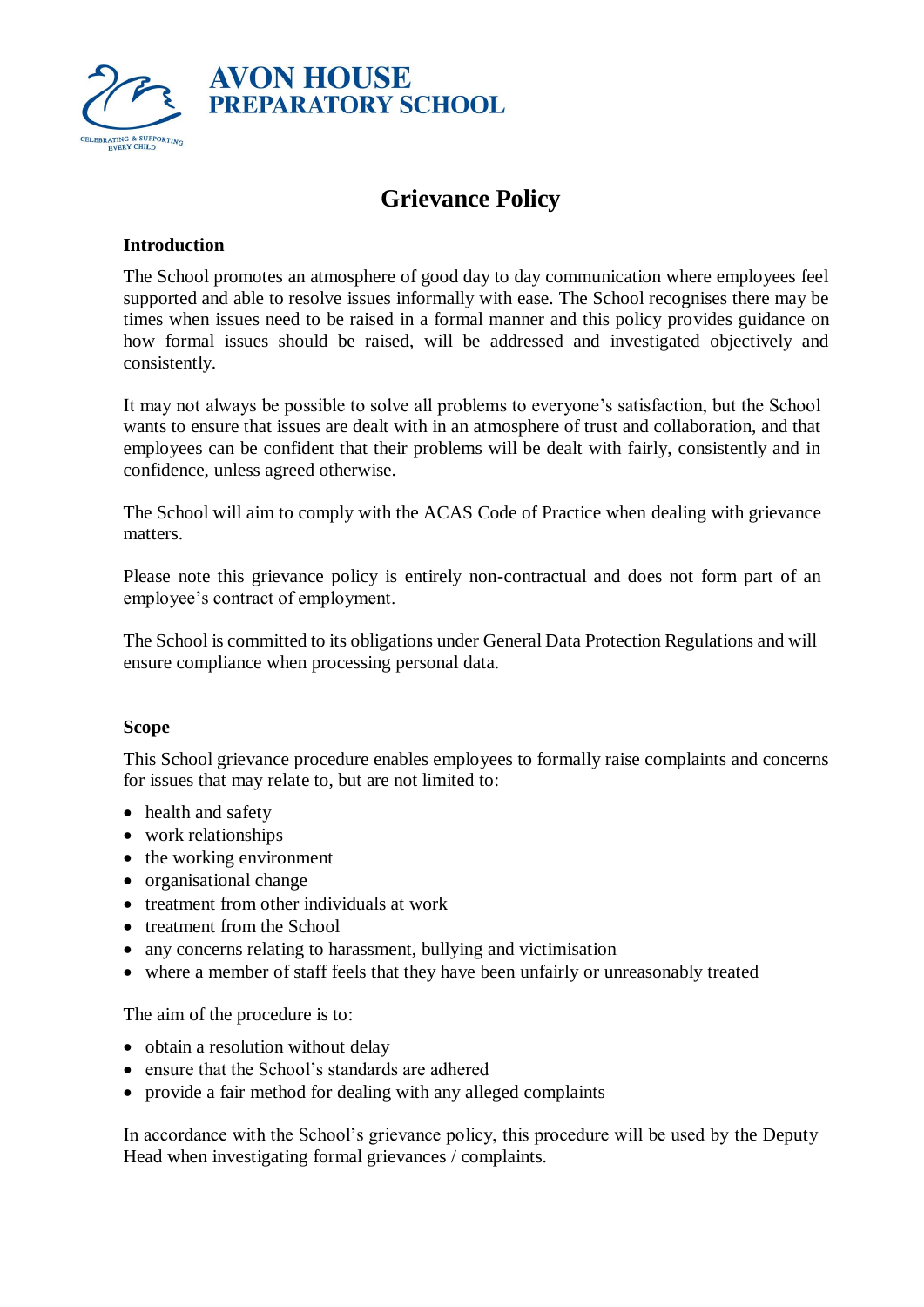

#### **Process**

## **1 Informal Procedure**

Staff are encouraged to raise minor grievances and complaints informally with the Deputy Head. It is important to recognise that many problems and difficulties can be, and should be, resolved without recourse to formal procedures.

The formal procedure is intended to be used for problems, which are serious in themselves or serious because they remain unresolved after informal processes have not achieved a satisfactory solution.

Where concerns are raised, any investigation carried out should also explore possible underlying factors.

The employee should be informed that if the complaint / grievance remains after the informal process, they have the option to raise them formally.

The Deputy Head will retain diary notes and a record of discussions, and these will remain on file in compliance with the General Data Protection Regulations.

#### **2 Formal Procedure**

Where the grievance / complaint cannot be resolved on an informal basis or in the first instance is found to be of a serious nature, the following formal grievance process should be adopted.

The procedure is as follows:

#### Step 1 - Lodging a grievance

- The complaint should be put in writing or raised verbally with the Deputy Head, giving as much detail as possible of:
	- − incidents
	- − dates and times
	- − names of any witnesses etc.
	- − what outcome the employee hopes for
- The written / verbal grievance should initially be lodged with the Deputy Head. If the employee has sought to deal with the issue informally with the Deputy Head and the situation has not been resolved then they should approach the Head Teacher. For the avoidance of doubt it is advisable to state that you wish to raise a formal grievance under the terms of the procedure.

#### Step 2 - Grievance meeting

- The employee will be invited to attend a meeting to discuss the grievance.
- The employee has the right of accompaniment by a trade union official or a fellow employee of their choice.
- The employee must take all reasonable steps to attend the meeting.
- At the meeting the employee will be permitted to explain their grievance and how they think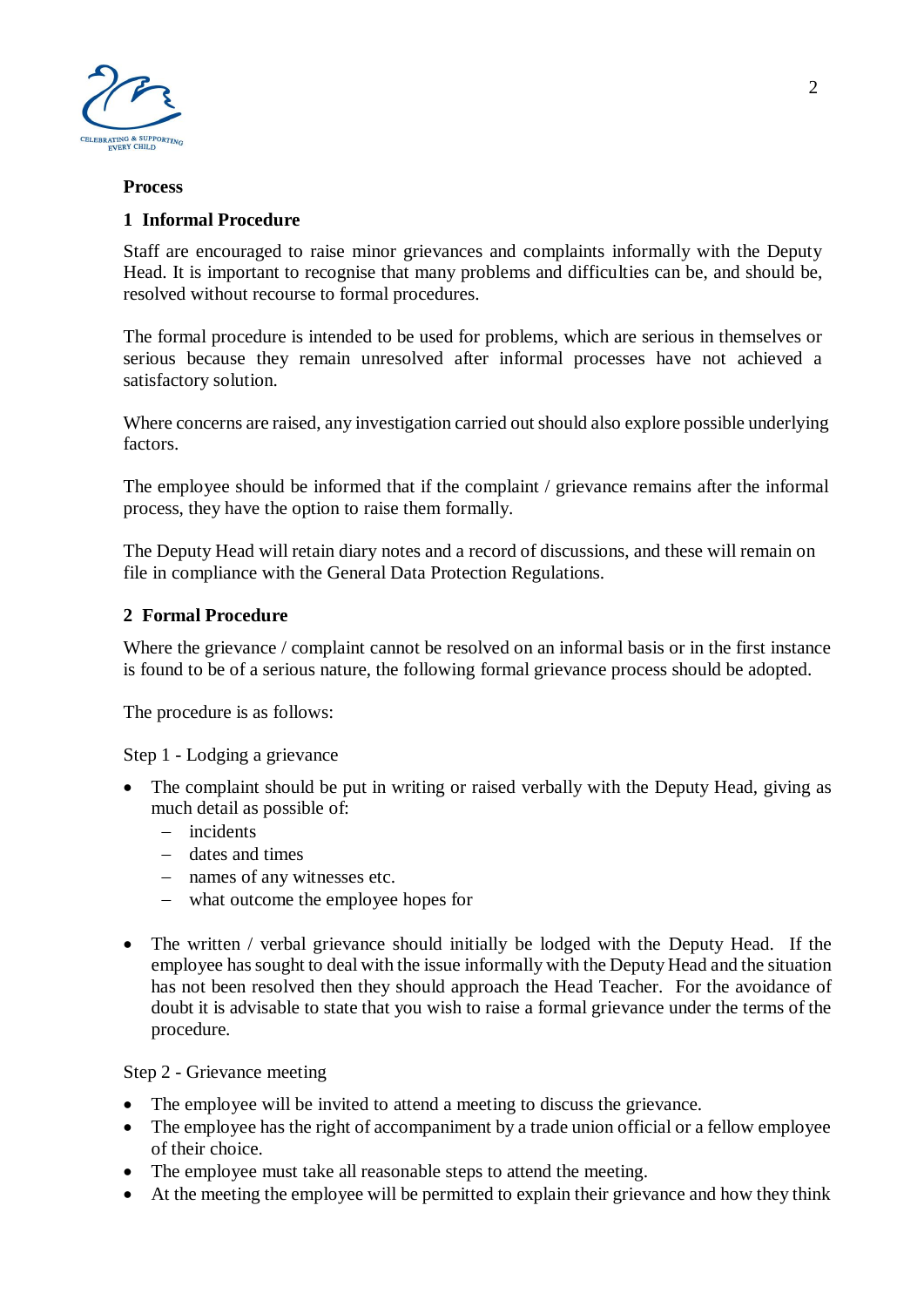

it should be resolved.

- The Deputy Head holding the meeting should either take minutes or arrange for someone who is not involved in the grievance to attend to take minutes.
- The meeting may be concluded on the day / adjourned for a future date in case an investigation is required.

# Step 3 – Investigation

- Following the meeting it may be necessary for the School to investigate the issues that have been raised. If the grievance relates to a colleague then they will be interviewed along with any possible witnesses.
- Confidentiality is very important when dealing with all cases as experience shows that they become much more difficult to resolve informally if information about the matter becomes common knowledge. Where witnesses may need to be given details of the grievances, they must not disclose any details, including once the case has concluded. Witnesses will be asked to confirm their statement which may be shared with relevant parties.

## Step 4 – Outcome

- The School will inform the employee in writing of their decision as soon as possible. The employee will be given a copy of the minutes from the grievance meeting together with minutes from any other meetings that formed part of the investigation along with copies of any other relevant information. In certain circumstances it may be necessary for the School to withhold certain information (possibly to protect an employee).
- The School will notify the employee of their rights to appeal against that decision if the employee is not satisfied with it.
- If the employee does not wish to appeal the grievance will be considered closed.

# Step 5 - Hearing the appeal

- If the employee wants to appeal, they should do this within 5 days upon receipt of the grievance outcome letter which will provide details of to whom the appeal should be sent.
- The appeal, where possible, should be heard by the Head Teacher or a Governor who has not been involved in the initial grievance meeting.
- In the letter the employee should set out their grounds of appeal.
- The employee will be invited to attend a further meeting and has the right to be accompanied by a trade union official or a fellow employee of their choice.
- The employee must take all reasonable steps to attend the meeting.
- The employee will be informed of the final decision in writing.

If the complaint is upheld, the matter will be passed to the Governors to take further action (if required).

Records of grievance hearings shall be retained and kept confidential in accordance with the Data Protection Act 1998. All paperwork shall be stored securely.

The School may also suggest intervention by a third party mediator as a way of satisfactorily resolving the matter.